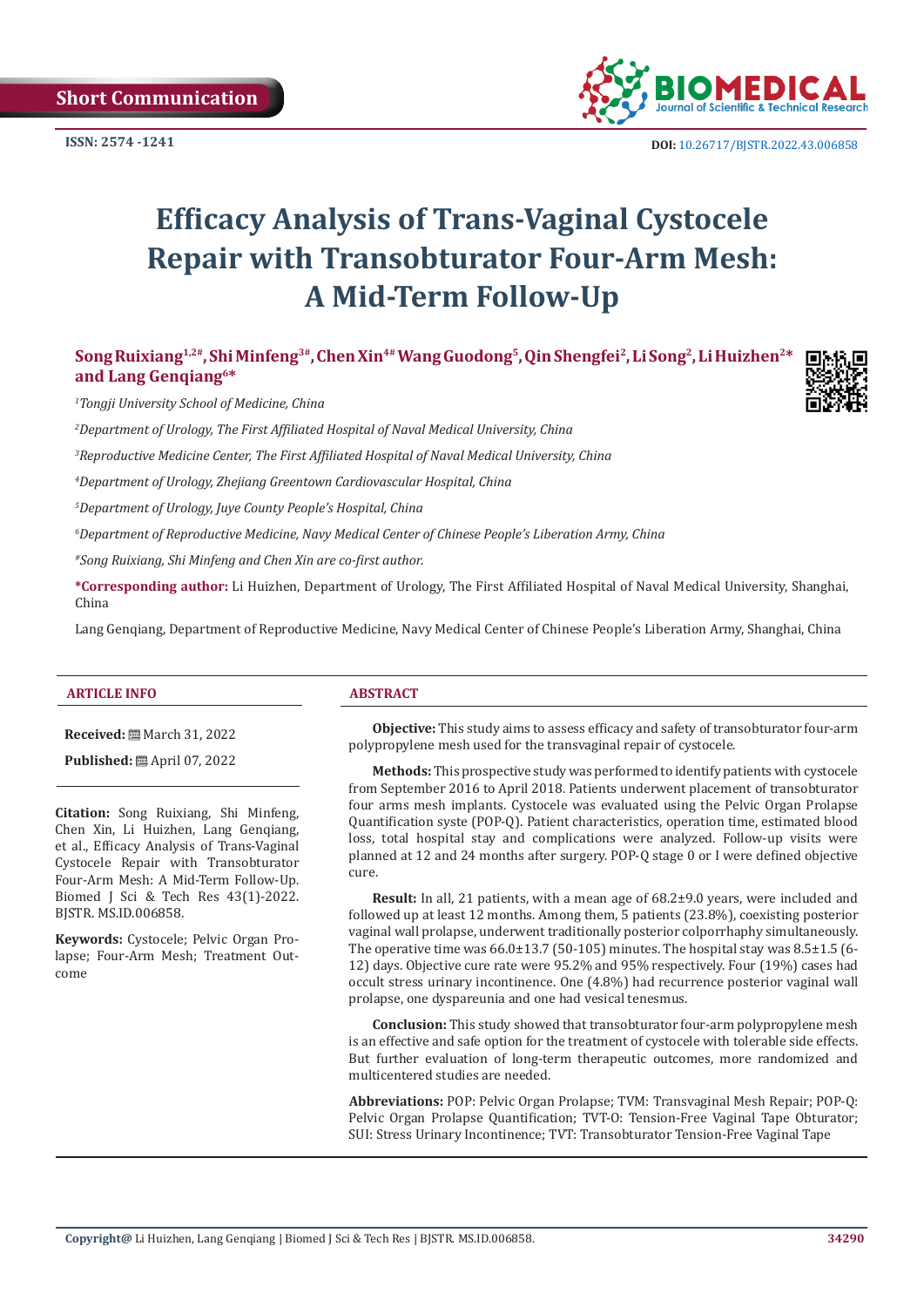# **Introduction**

Pelvic organ prolapse (POP) refers to a female pelvic organ (vagina, uterus, bladder and/or rectum) that enters or protrudes beyond the vagina. POP is a common disease involving women's pelvic floor, which has a negative impact on women's quality of life, sex life and body image [1]. The prevalence of POP varies depending on the diagnostic criteria, from 3% to 50%, based on symptoms and vaginal examination findings [2]. Cystocele (also known as anterior vaginal wall prolapse) is the most common type of POP caused by the relaxation of the anterior vaginal wall. According to statistics, the incidence of posterior vaginal wall prolapse (rectocele) is twice that of uterine prolapse. Hysterectomy (or vaginal vault prolapse during hysterectomy) three times [3]. Various surgical methods are available to treat anterior vaginal wall prolapse (Cystocele), possibly reflecting lack of consensus regarding the optimum approach [4]. The current treatment methods are divided into traditional non-mesh anterior pelvic repair surgery and mesh repair surgery [5]. In 2002, the FDA approved the first surgical mesh product for POP disease. The introduction of surgical mesh makes transvaginal POP repair easier to learn and operate, and mesh shows better anatomical repair advantages in the treatment of cystocele [6]. In the past two decades, transvaginal polypropylene mesh (transvaginal mesh repair, TVM) has made great progress in the treatment of cystocele [7]. However, compared with traditional meshless repair surgery, mesh surgery is still controversial in terms of symptom relief rate, surgical complications, and recurrence of prolapse. The purpose of this study is to evaluate the effectiveness and safety of transvaginal transobturator polypropylene pelvic floor mesh in the treatment of cystocele.

# **Clinical Characteristics Surgical Steps and Follow-Up**

A retrospective analysis of the clinical data of patients with cystocele in the Department of Urology, Shanghai Changhai Hospital from September 2016 to April 2018. The surgeries were performed by a single surgeon with extensive experience in urology and pelvic organ prolapsed (POP) repair. According to the classification of pelvic Organ prolapse quantification (POP-Q), patients who are diagnosed as ≥ II degree [8] and have no history of POP surgery. The surgical method is transvaginal transobturator bladder prolapse repair with four-arm polypropylene mesh. If patients combined with III-degree or IV-degree posterior vaginal wall prolapse, the vaginal posterior wall repair (autologous tissue repair) will be performed simultaneously with transvaginal transobturator bladder prolapse repair. Obtain the patient's informed consent. Collect the patient's clinical data, operation time, blood loss, hospital stay and complications and other information. Using TiLOOP Total 4 four-arm pelvic floor prolapse repair mesh, prepare two sets of puncture needles.

The patient takes the lithotomy position, an indwelling F18 catheter to empty the bladder, injects normal saline under the vaginal wall, and takes 2cm from the lower edge of the urethra vagina to the fornix of the anterior vagina tomake a longitudinal incision as shown in (Figure 1) to fully separate the vagina and bladder The fascia on both sides of the serosal layer, the anterior branch puncture point is at the height of the urethral orifice and the base of thigh. The posterior branch is 2cm outside and 2cm below the anterior branch (Figure 2). The upper edge of the mesh is fixed at the bladder neck and the lower edge is fixed at the cervix. The mesh is in an expanded state. Cut off the excess anterior vaginal wall (Figure 3). The extra sling is cutted off. Put iodophor gauze into the vagina and take it out after 48 hours (Figure 4). Follow-ups were conducted at 12 and 24 months after surgery. A POP-Q of 0 or I was defined as an objective cure. Intraoperative complications, early complications and late complications were counted. Complications less than 30 days after surgery were defined as early complications, and complications greater than 30 days after surgery were defined as late complications. The statistical method uses SPSS 13.0 software, the measurement data is represented by the mean, median, standard deviation, minimum and maximum value, and the count data is represented by frequency and percentage.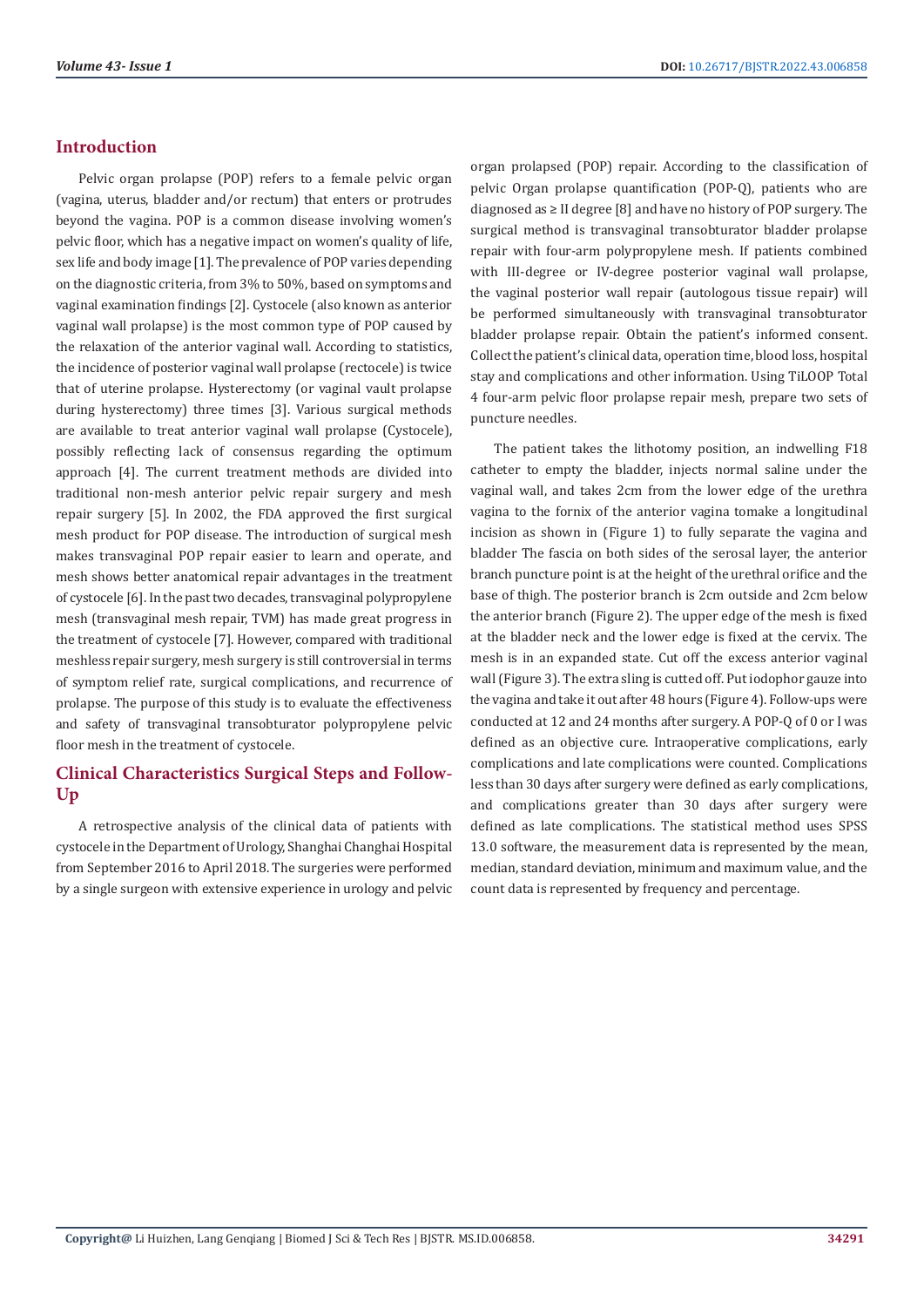

**Figure 1:** Longitudinal incision of the front wall of the vagina.



**Figure 2:** Marking the puncture points of the anterior and posterior branches.



**Figure 3:** Cut off the excess anterior vaginal wall.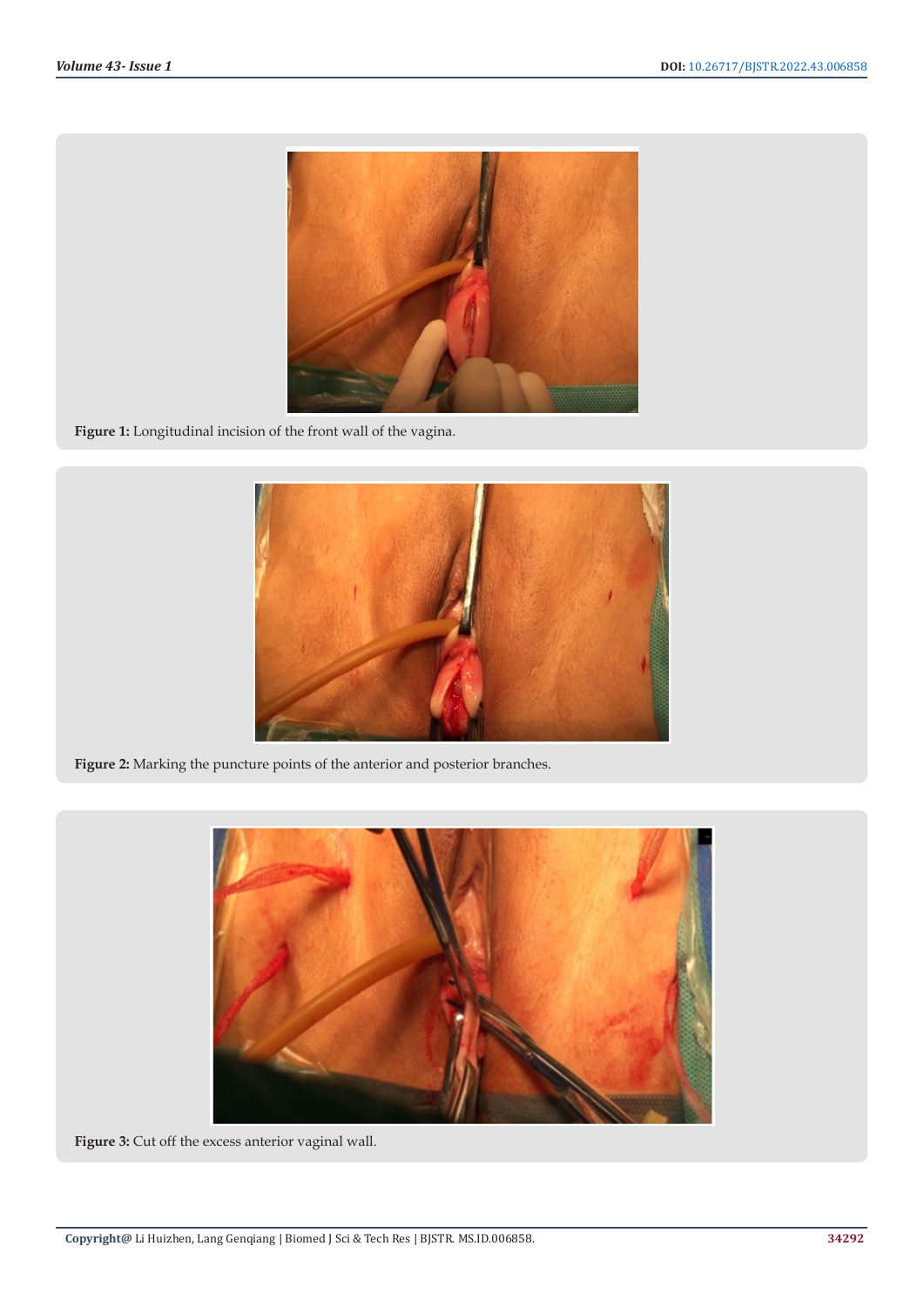

**Figure 4:** Cut off the extra sling and put iodophor gauze into the vagina.

### **Outcome**

A total of 21 patients were included in this study. The clinical characteristics and demographic features are shown in Table 1. Among them, 15 cases (71.4%%) were stage III prolapse, 6 cases (28.6%) were stage IV prolapse; the average age was  $68.2$  ( $\pm$ 9.0) years, 42.9% of them were overweight or obesity, and 52.4% had multiple births ( ≥2 times), 28.6% had a history of gynecological surgery. Among them, 5 cases were combined with posterior vaginal wall prolapse (rectocele), and all were stage III or IV, and underwent repair of posterior vaginal wall at the same time. The operation time was 66.0±13.7 (50-105) min, the blood loss was 26.2±13.2  $(10-50)$  ml, the total hospital stay was  $8.5\pm1.5$   $(6-12)$  days, and 20 cases (95.2%) were cured objectively after 12 months. 1 case had recurrence of posterior vaginal wall prolapse. One case was lost to follow-up 24 months after the operation, and 19 cases (95%) were cured objectively (showed Table 2). The complication statistics are shown in Table 3. All 21 patients had no early complications. In terms of late complications, 4 cases (19.0%) had occult stress urinary incontinence 2 months after the operation, of which 2 cases underwent TVT-O (Tension-free vaginal tape obturator)surgery; 1 case (4.8%) had recurrence of posterior vaginal wall prolapse (stage III) at 10 month after surgery who was cystocele combined with posterior vaginal, and underwent repair of posterior vaginal wall once again; 1 case (4.8%) had a feeling of inexhaustible urine, but the residual urine of ultrasound was negative, and the symptom improved after oral tamsulosin treatment; 1 case (4.8%) complained of dyspareunia and pain relief in 10 months after surgery. In this study, there were no complications of mesh erosion and scar hyperplasia.

#### **Table 1:** Demographic features and clinical characteristics.

| Characteristics (n=21)           | Value*                                |  |
|----------------------------------|---------------------------------------|--|
| Stage II                         | $0(0\%)$                              |  |
| Stage III                        | 15(71.4%)                             |  |
| Stage IV                         | $6(28.6\%)$                           |  |
| Age(years)                       | $67.0(68.2 \pm 9.0, 52-84)$           |  |
| $BMI$ (kg/m2)                    | $23.7(24.0 \pm 3.6, 17.6 \cdot 32.2)$ |  |
| Overweight or obesity            | $9(42.9\%)$                           |  |
| Abortion                         | $3(14.3\%)$                           |  |
| More than 2 births               | 11(52.4%)                             |  |
| Sexually active                  | 7(33.3.%)                             |  |
| Menopausal                       | 21(100%)                              |  |
| Hypertension                     | $9(42.9\%)$                           |  |
| History of gynecological surgery | $6(28.6\%)$                           |  |
| Combined rectocele               | $5(23.8\%)$                           |  |

Note: Value\* defined as median (mean ± SD, range), or number (percentage)

| Table 2: Follow-up at 12 and 24 months after surgery. |  |  |
|-------------------------------------------------------|--|--|
|-------------------------------------------------------|--|--|

| Variable             | 12 months | 24 months |
|----------------------|-----------|-----------|
| No. pts              | 21        | 20        |
| Stage 0              | 19        | 17        |
| Stage I              |           | 2         |
| Stage II             |           |           |
| Objective cure rate  | 95.2%     | 90%       |
| Rectocele recurrence |           |           |

Note: Data are expressed as absolute number or percentage.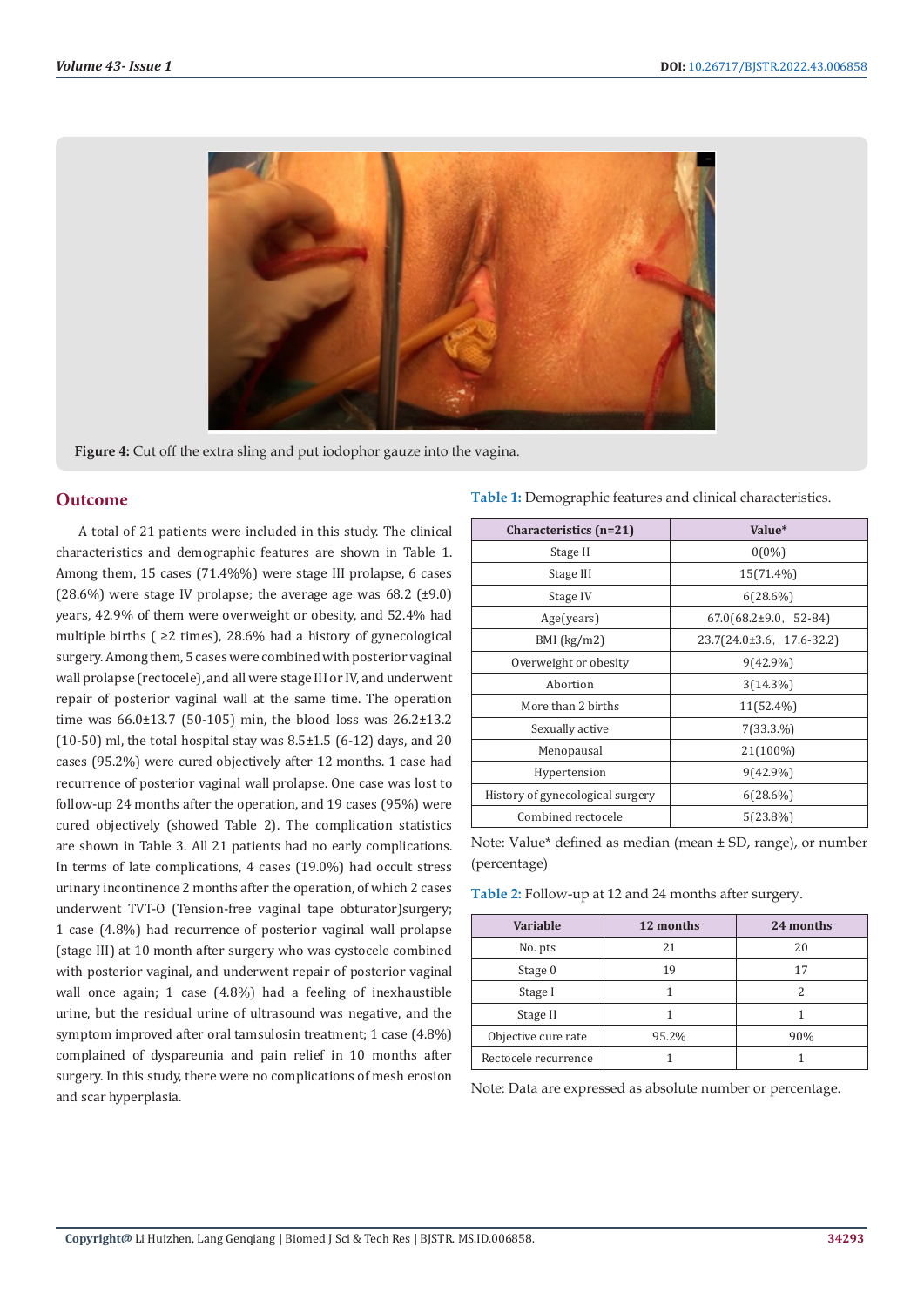| Variable                           | Number $(\%)$ |
|------------------------------------|---------------|
| Occult stress urinary incontinence | $4(19\%)$     |
| Recurrence of Rectocele            | $1(4.8\%)$    |
| Feeling of inexhaustible urine     | $1(4.8\%)$    |
| Dyspareunia                        | $1(4.8\%)$    |
| Mesh erosion                       | 0(0)          |
| Scar hyperplasia                   | 0(0)          |

**Table 3:** Complications rate associated with operations at 12-months follow-up.

Note: Values are presented as number (%).

#### **Discussion**

POP seriously disturbs women's quality of life and increases the medical burden. In the United States, about 22,500 surgical operations are performed each year due to pelvic organ prolapse, and cystocele and posterior vaginal wall prolapse account for 80% [9]. In the UK, POP accounts for about 20% of gynecological operations and is the main reason for hysterectomy in postmenopausal women [10]. An epidemiological survey of urban population in China shows that 9.67% of women suffer from POP of varying degrees, and the prevalence increases with age. The prevalence of women over 70 years old is about 26.11% [11]. The risk factors for POP vary among patients. A recent systematic review of studies found that parity, vaginal delivery, age, and body mass index were pivotal risk factors for primary POP in developed Western countries [12]. The 21 cases in this study were all postmenopausal women, and the proportion of elderly women was high. Among them, 42.9% were overweight or obesity and 52.4% had more than 2 births. POP surgery has two methods, transvaginal or transabdominal, which can be divided into autologous tissue (non-mesh) and polypropylene mesh repair. At present, 80-90% of operations choose the transvaginal surgery [13]. Anterior colporrhaphy, known as traditional repair of anterior vaginal wall prolapse including cystocele, alone has a high failure rate and can lead to vaginal shortening and/or constriction and is useful only for the midline defects [14, 15]. The transvaginal route of mesh procedure for anterior prolapse, first described by Julian, has reported good success rates in various non-randomized trials, ranging from 75% to 100% [16-18].

Palma introduced the transobturator four-arm mesh for the treatment of cystocele for the first time in 2004, and more and more relevant studies and cases have been reported since then [19]. In this study, the cure rate was 95.2% and 90% at 12 and 24 months after surgery, which was similar to the mid-term follow-up study of Yonguc and other double sling surgery [20]. In this study, there were no intraoperative complications such as bladder perforation or urethral injury; similarly, there was no need for blood transfusion caused by massive bleeding during the operation, and the average blood loss was only 26.2 (±13.2) ml, which is consistent with the results of the Kdous and Zhioua study [21]. There was no early complications such as fever, hematuria, urinary tract infection, and deep venous thrombosis. 4 cases (19.0%) developed occult stress urinary incontinence (SUI) during follow-up, of which 2 cases underwent Transobturator Tension-free Vaginal tape (TVT-O) in our hospital, and 2 cases did not receive surgery because of moderate symptoms. Occult SUI refers to the new SUI that appears after the POP is cured or relieved. About 50% of SUI women with no symptoms may develop SUI after the prolapse is repaired. Women with symptoms of urinary incontinence or a history of SUI have a higher risk of developing SUI. [22]. In this study, there were no cases of recurrence of cystocele. One case who was cystocele with posterior vaginal wall prolapse was found recurrence of posterior vaginal wall prolapse at 10 months and received posterior vaginal wall prolapse repair operation again.

Eboue et al. reported that the recurrence rate of cystocele was 2.4% after 123 women underwent transobturator four-arm mesh repair for 1 year [23]. We believe that the recurrence of cystocele is related to the displacement of the mesh, surgeon experience and the material of the mesh. The mesh and histocompatibility are critical. This process takes several weeks. We recommend that patients stay in bed within 2 weeks after surgery and avoid strenuous activities within 4 weeks, which may also be one of the reasons for no recurrence. One case (4.8%) had dyspareunia. We believe that dyspareunia has nothing to do with the mesh itself, but may be related to some other aspects of the operation. In order to reduce the risk of dyspareunia after surgery, the surgeon must ensure that the mesh placement is tension-free and the mesh arm is not stretched too tightly, so as to In order to relieve the pain of postoperative painful sexual intercourse [24]. Mesh erosion is one of the most common and serious complications after POP repair, with an incidence of 4% to 30% [25].

The size and location of the vaginal incision, the depth of the incision, sexual intercourse, and younger women are considered to be risk factors for mesh erosion. In addition, insufficient surgeon experience is also a factor in the high incidence of mesh erosion [26, 27]. In this study, the occurrence of no mesh erosion complications may be related to the surgeon professional training in urology and the guidance and supervision of experienced superior doctors. The main limitations of this study are single center, small number of cases, short follow-up time, and no quantitative subjective evaluation of surgical satisfaction. In summary, the transobturator four-arm polypropylene mesh is safe and effective in the treatment of cystocele, and the complications are controllable. The strength of the present study is relatively comprehensive long follow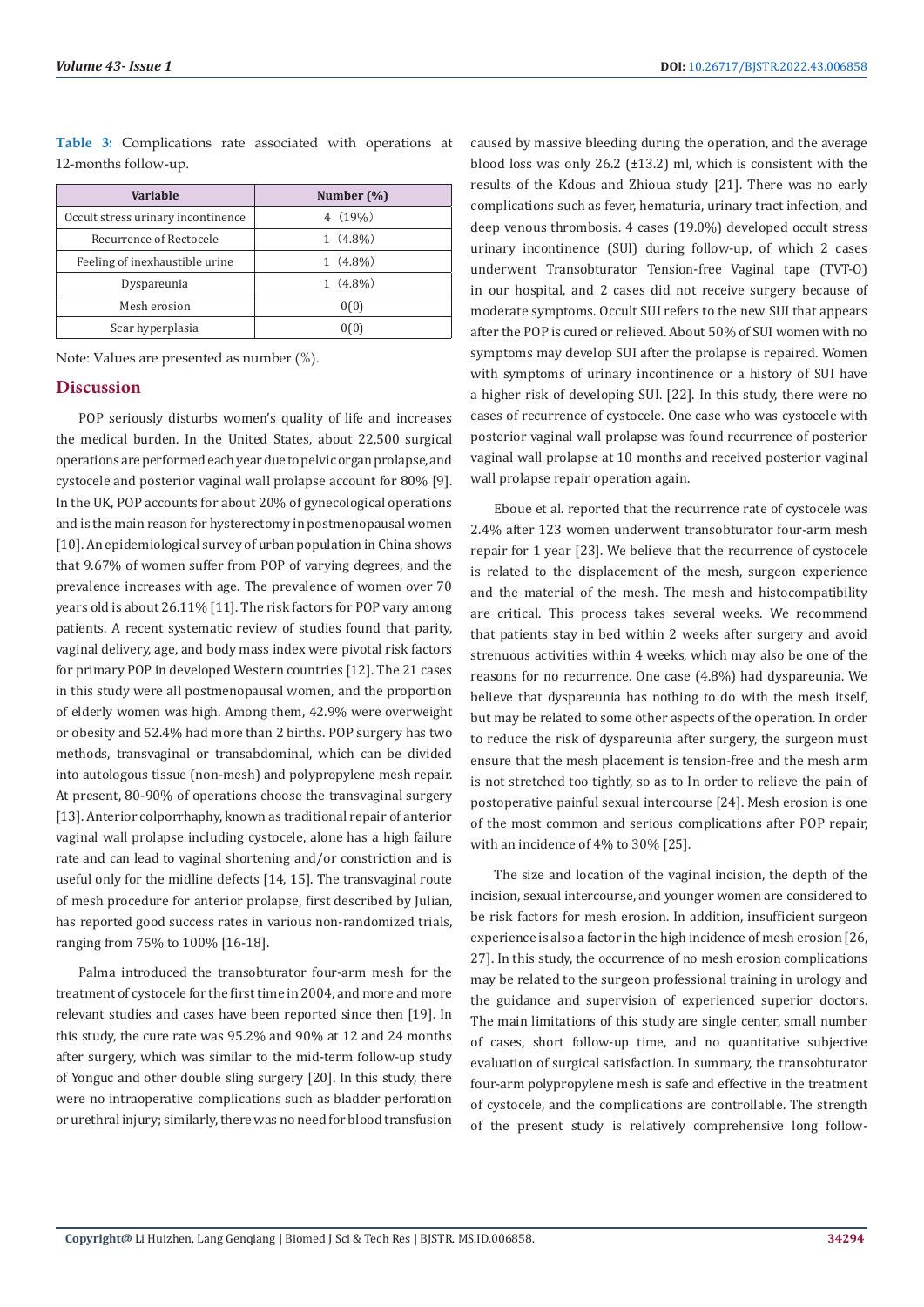up and uniformity of this procedure as it is a single-center, single-surgeon study using the same technique. However, more randomized controlled, multi-center, long-term follow-up, and large-sample studies are still needed to further evaluate the safety and effectiveness of the transobturator four-arm pelvic floor mesh.

# **Fund Support**

National Science and Technology Major Project (Grant No. 2017ZX09304030).

### **References**

- 1. [Barber MD, Maher C \(2013\) Epidemiology and outcome assessment of](https://pubmed.ncbi.nlm.nih.gov/24142054/)  [pelvic organ prolapse. Int Urogynecol J 24\(11\): 1783-1790.](https://pubmed.ncbi.nlm.nih.gov/24142054/)
- 2. [Gyhagen M, Bullarbo M, Nielsen TF, Milsom I \(2013\) Prevalence and risk](https://pubmed.ncbi.nlm.nih.gov/23121158/)  [factors for pelvic organ prolapse 20 years after childbirth: a national](https://pubmed.ncbi.nlm.nih.gov/23121158/)  [cohort study in singleton primiparae after vaginal or caesarean delivery.](https://pubmed.ncbi.nlm.nih.gov/23121158/)  [BJOG 120\(2\): 152-160.](https://pubmed.ncbi.nlm.nih.gov/23121158/)
- 3. [Handa VL, Garrett E, Hendrix S, Gold E, Robbins J \(2004\) Progression and](https://pubmed.ncbi.nlm.nih.gov/14749630/)  [remission of pelvic organ prolapse: a longitudinal study of menopausal](https://pubmed.ncbi.nlm.nih.gov/14749630/)  [women. Am J Obstet Gynecol 190\(1\): 27-32.](https://pubmed.ncbi.nlm.nih.gov/14749630/)
- 4. [Maher C, Feiner B, Baessler K, Schmid C \(2013\) Surgical management](https://pubmed.ncbi.nlm.nih.gov/23633316/)  [of pelvic organ prolapse in women. Cochrane Database Syst Rev 30\(4\):](https://pubmed.ncbi.nlm.nih.gov/23633316/)  [CD004014.](https://pubmed.ncbi.nlm.nih.gov/23633316/)
- 5. [Palma P, Monteiro M, Ledesma MA, Altuna S, Sardi J, et al. \(2018\)](https://pubmed.ncbi.nlm.nih.gov/30286580/)  [Treatment of Anterior Vaginal Wall Prolapse Using Transvaginal](https://pubmed.ncbi.nlm.nih.gov/30286580/)  [Anterior Mesh With Apical Fixation: A Prospective Multicenter Study](https://pubmed.ncbi.nlm.nih.gov/30286580/)  [With up to 2 Years of Follow-up. Int Neurourol J 22\(3\): 177-184.](https://pubmed.ncbi.nlm.nih.gov/30286580/)
- 6. [Theofanides MC, Onyeji I, Matulay J, Sui W, James M, et al. \(2017\) Safety](https://pubmed.ncbi.nlm.nih.gov/28396182/)  [of Mesh for Vaginal Cystocele Repair: Analysis of National Patient](https://pubmed.ncbi.nlm.nih.gov/28396182/)  [Characteristics and Complications. J Urol 198\(3\): 632-637.](https://pubmed.ncbi.nlm.nih.gov/28396182/)
- 7. [Lucot JP, Cosson M, Bader G, Debodinance P, Akladios C, et al. \(2018\)](https://pubmed.ncbi.nlm.nih.gov/29472143/)  [Safety of Vaginal Mesh Surgery Versus Laparoscopic Mesh Sacropexy](https://pubmed.ncbi.nlm.nih.gov/29472143/)  [for Cystocele Repair: Results of the Prosthetic Pelvic Floor Repair](https://pubmed.ncbi.nlm.nih.gov/29472143/)  [Randomized Controlled Trial. Eur Urol 74\(2\): 167-176.](https://pubmed.ncbi.nlm.nih.gov/29472143/)
- 8. [Bump RC, Mattiasson A, Bo K, Brubaker LP, DeLancey JO, et al. \(1996\)](https://pubmed.ncbi.nlm.nih.gov/8694033/)  [The standardization of terminology of female pelvic organ prolapse and](https://pubmed.ncbi.nlm.nih.gov/8694033/)  [pelvic floor dysfunction. Am J Obstet Gynecol 175\(1\): 10-17.](https://pubmed.ncbi.nlm.nih.gov/8694033/)
- 9. [Wu JM, Kawasaki A, Hundley AF, Dieter AA, Myers ER, et al. \(2011\)](https://pubmed.ncbi.nlm.nih.gov/21600549/)  [Predicting the number of women who will undergo incontinence and](https://pubmed.ncbi.nlm.nih.gov/21600549/)  [prolapse surgery, 2010 to 2050. Am J Obstet Gynecol 205\(3\): 230-231.](https://pubmed.ncbi.nlm.nih.gov/21600549/)
- 10. [Chung SH, Kim WB \(2018\) Various Approaches and Treatments for](https://pubmed.ncbi.nlm.nih.gov/30671407/)  [Pelvic Organ Prolapse in Women. J Menopausal Med 24\(3\): 155-162.](https://pubmed.ncbi.nlm.nih.gov/30671407/)
- 11. [Li ZY, Zhu L, Xu T, Liu Q, Li ZA, et al. \(2019\) An epidemiologic study of](https://pubmed.ncbi.nlm.nih.gov/30893731/)  [pelvic organ prolapse in urban Chinese women: a population-based](https://pubmed.ncbi.nlm.nih.gov/30893731/)  [sample in China\]. Zhonghua Yi Xue Za Zhi 99\(11\): 857-861.](https://pubmed.ncbi.nlm.nih.gov/30893731/)
- 12. [Vergeldt TF, Weemhoff M, IntHout J, Kluivers KB \(2015\) Risk factors](https://pubmed.ncbi.nlm.nih.gov/25966804/)  [for pelvic organ prolapse and its recurrence: a systematic review. Int](https://pubmed.ncbi.nlm.nih.gov/25966804/)  [Urogynecol J 26\(11\): 1559-1573.](https://pubmed.ncbi.nlm.nih.gov/25966804/)
- 13. [Barber MD \(2016\) Pelvic organ prolapse. BMJ 354: i3853.](https://pubmed.ncbi.nlm.nih.gov/27439423/)
- 14. [Arora S, Kapoor R, Yadav P, Mittal V, Sureka SK, et al. \(2015\) Trans-vaginal](https://www.indianjurol.com/article.asp?issn=0970-1591;year=2015;volume=31;issue=4;spage=339;epage=343;aulast=Arora) [anterior vaginal wall prolapse repair using a customized tension-free](https://www.indianjurol.com/article.asp?issn=0970-1591;year=2015;volume=31;issue=4;spage=339;epage=343;aulast=Arora) [bell-shaped prolene mesh: A single-center experience with long-term](https://www.indianjurol.com/article.asp?issn=0970-1591;year=2015;volume=31;issue=4;spage=339;epage=343;aulast=Arora) [functional analysis. Indian J Urol 31: 339-343.](https://www.indianjurol.com/article.asp?issn=0970-1591;year=2015;volume=31;issue=4;spage=339;epage=343;aulast=Arora)
- 15. [Chen CH, Wu WY, Sheu BC, Chow SN, Lin HH \(2007\) Comparison of](https://www.karger.com/Article/Abstract/98116) [recurrence rates after anterior colporrhaphy for cystocele using three](https://www.karger.com/Article/Abstract/98116) [different surgical techniques. Gynecol Obstet Invest 63: 214-221.](https://www.karger.com/Article/Abstract/98116)
- 16. [Julian TM \(1996\) The efficacy of Marlex mesh in the repair of severe,](https://www.sciencedirect.com/science/article/abs/pii/S0002937896700923) [recurrent vaginal prolapse of the anterior midvaginal wall. Am J Obstet](https://www.sciencedirect.com/science/article/abs/pii/S0002937896700923) [Gynecol 175\(6\): 1472-1475.](https://www.sciencedirect.com/science/article/abs/pii/S0002937896700923)
- 17. [Adhoute F, Soyeur L, Pariente JL, Le Guillou M, Ferriere JM \(2004\) Use](https://pubmed.ncbi.nlm.nih.gov/15217134/) [of transvaginal polypropylene mesh \(Gynemesh\) for the treatment of](https://pubmed.ncbi.nlm.nih.gov/15217134/) [pelvic floor disorders in women. Prospective study in 52 patients. Prog](https://pubmed.ncbi.nlm.nih.gov/15217134/) [Urol 14\(2\): 192-196.](https://pubmed.ncbi.nlm.nih.gov/15217134/)
- 18. [Shah DK, Paul EM, Rastinehad AR, Eisenberg ER, Badlani GH \(2004\)](https://pubmed.ncbi.nlm.nih.gov/14665889/) [Short-term outcome analysis of total pelvic reconstruction with mesh:](https://pubmed.ncbi.nlm.nih.gov/14665889/) [the vaginal approach. J Urol 171\(1\): 261-263.](https://pubmed.ncbi.nlm.nih.gov/14665889/)
- 19. [Palma P, Rane A, Riccetto C, Herrmann V, Dambros M, et al. \(2005\)](https://pubmed.ncbi.nlm.nih.gov/15786769/) [Transobturator correction of cystocele. Actas Urol Esp 29\(1\): 89-92.](https://pubmed.ncbi.nlm.nih.gov/15786769/)
- 20. Yonguc T, Bozkurt IH, Sen V, Aydogdu O, Yonguc GN, et al. (2015) Double-sling procedure for the surgical management of stress urinary incontinence with concomitant anterior vaginal wall prolapse. Int Urol Nephrol 47: 1611-1617.
- 21. [Kdous M, Zhioua F \(2014\) 3-year results of transvaginal cystocele repair](https://www.tandfonline.com/doi/full/10.1016/j.aju.2014.09.007) [with transobturator four-arm mesh: A prospective study of 105 patients.](https://www.tandfonline.com/doi/full/10.1016/j.aju.2014.09.007) [Arab J Urol 12: 275-284.](https://www.tandfonline.com/doi/full/10.1016/j.aju.2014.09.007)
- 22. [Cohn JA, Smith AL \(2019\) Management of Occult Urinary Incontinence](https://pubmed.ncbi.nlm.nih.gov/30929095/) [with Prolapse Surgery. Curr Urol Rep 20\(5\): 23.](https://pubmed.ncbi.nlm.nih.gov/30929095/)
- 23. [Eboue C, Marcus Braun N, von Theobald P \(2010\) Cystocele repair by](https://pubmed.ncbi.nlm.nih.gov/19787281/) [transobturator four arms mesh: monocentric experience of first 123](https://pubmed.ncbi.nlm.nih.gov/19787281/) [patients. Int Urogynecol J 21\(1\): 85-93.](https://pubmed.ncbi.nlm.nih.gov/19787281/)
- 24. [Gauruder Burmester A, Koutouzidou P, Tunn R \(2009\) Effect of vaginal](https://pubmed.ncbi.nlm.nih.gov/18980791/) [polypropylene mesh implants on sexual function. Eur J Obstet Gynecol](https://pubmed.ncbi.nlm.nih.gov/18980791/) [Reprod Biol 142\(1\): 76-80.](https://pubmed.ncbi.nlm.nih.gov/18980791/)
- 25. [Finamore PS, Echols KT, Hunter K, Goldstein HB, Holzberg AS, et al. \(2010\)](https://www.researchgate.net/publication/40447184_Risk_factors_for_mesh_erosion_3_months_following_vaginal_reconstructive_surgery_using_commercial_kits_vs_fashioned_mesh-augmented_vaginal_repairs) [Risk factors for mesh erosion 3 months following vaginal reconstructive](https://www.researchgate.net/publication/40447184_Risk_factors_for_mesh_erosion_3_months_following_vaginal_reconstructive_surgery_using_commercial_kits_vs_fashioned_mesh-augmented_vaginal_repairs) [surgery using commercial kits vs. fashioned mesh-augmented vaginal](https://www.researchgate.net/publication/40447184_Risk_factors_for_mesh_erosion_3_months_following_vaginal_reconstructive_surgery_using_commercial_kits_vs_fashioned_mesh-augmented_vaginal_repairs) [repairs. Int Urogynecol J 21\(3\): 285-291.](https://www.researchgate.net/publication/40447184_Risk_factors_for_mesh_erosion_3_months_following_vaginal_reconstructive_surgery_using_commercial_kits_vs_fashioned_mesh-augmented_vaginal_repairs)
- 26. [Elgamasy AK, Elashry OM, Elenin MA, Eltatawy HH, Elsharaby MD](https://pubmed.ncbi.nlm.nih.gov/18183340/) [\(2008\) The use of polypropylene mesh as a transobturator sling for the](https://pubmed.ncbi.nlm.nih.gov/18183340/) [treatment of female stress urinary incontinence \(early experience with](https://pubmed.ncbi.nlm.nih.gov/18183340/) [40 cases\). Int Urogynecol J Pelvic Floor Dysfunct 19\(16\): 833-838.](https://pubmed.ncbi.nlm.nih.gov/18183340/)
- 27. [Lucente V, Murphy M, Saiz C \(2012\) Vaginal prolapse repair: suture](https://pubmed.ncbi.nlm.nih.gov/22877715/) [repair versus mesh augmentation: a urogynecology perspective. Urol](https://pubmed.ncbi.nlm.nih.gov/22877715/) [Clin North Am 39\(3\): 325-333.](https://pubmed.ncbi.nlm.nih.gov/22877715/)